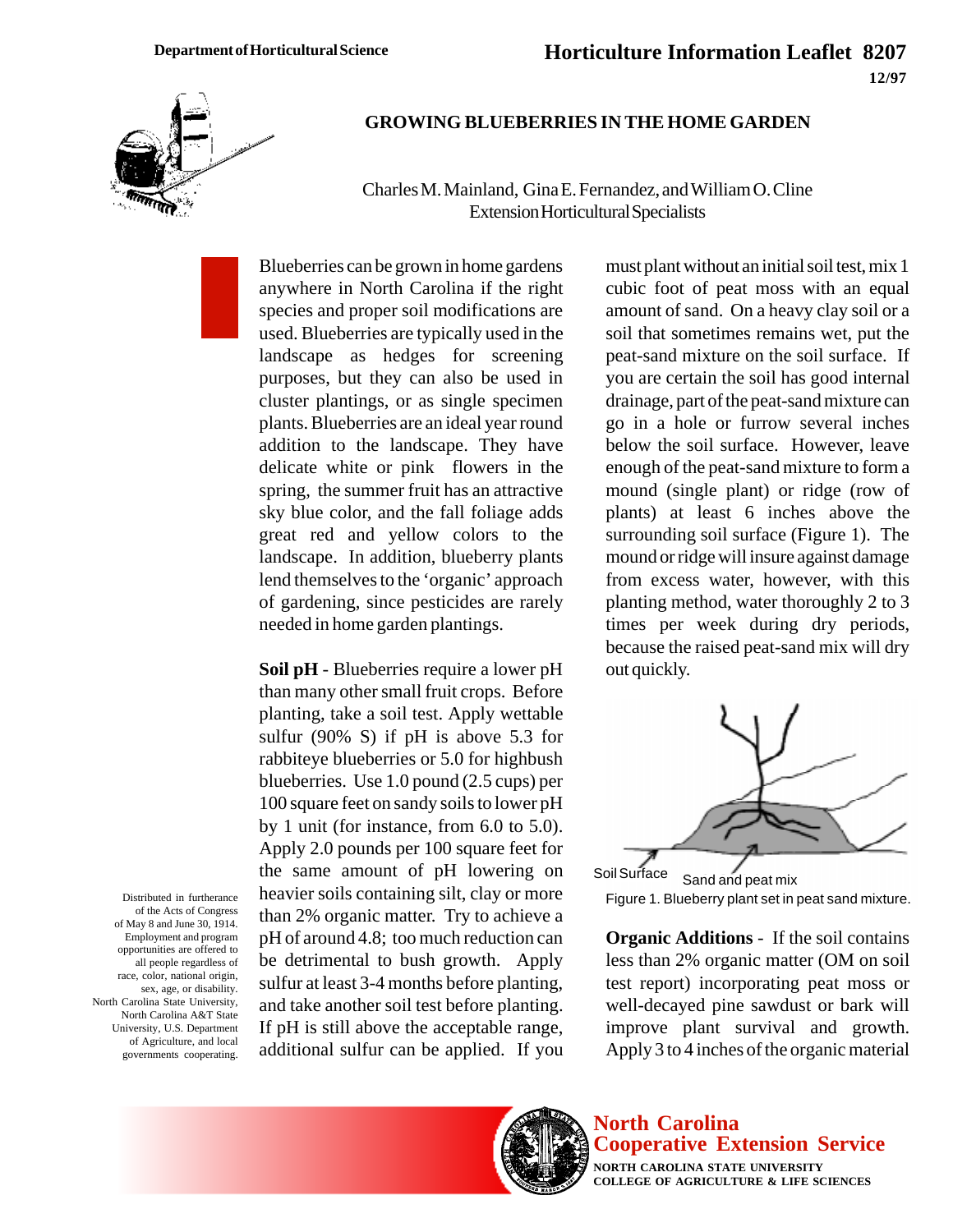over the row in a band 18 to 24 inches wide and incorporate thoroughly using a roto-tiller or spade to a depth of 6 to 8 inches. Preparing the beds in the fall will allow planting earlier in the season (late February to late March depending on the location). If the organic material is incorporated in the fall, any sulfur required to lower the pH can be added at the same time. Avoid opening a furrow, adding the organic material and planting directly in the pure organic material. Water and nutrient management is likely to be difficult in the pure organic material and plants are more likely to become weak and die.

**Drainage** - Blueberry plants require excellent soil drainage, so provisions for drainage must precede planting. Soil maps or observing the soil profile may be helpful in predicting internal drainage. Alternatively, digging a "dry well" can be a very effective means of determining soil drainage. Dig a hole(s) 6 to 8 inches deep and observe the water level following heavy rains. Water should not remain in the hole for more than 24 hrs, otherwise select another site or plant on ridges high enough for the water level to reach 6 to 8 inches deep within 24 hrs.

**Irrigation** - In most seasons and on most soils, irrigation is absolutely essential the year of planting. Hand watering with a hose is possible for several bushes, however, a soaker hose will usually give more uniform wetting. In larger plantings, systems using micro-sprinklers have been more successful than point-source drippers. Even 2 drippers per plant often do not wet enough of the soil in the root zone. At least 50% of the area under the drip line should be wetted. The irrigation system must be designed for the higher output of micro-sprinklers (about 10 gal per hr) compared with 1 or 2 gal per hr for drippers. Align the micro-sprinklers to avoid saturated soil around the crown of the bushes. The use of automatic timers on drip or microsprinkler irrigation systems can result in shallow root systems and root rotting if systems apply water daily. Apply irrigation no more than once every two days to reduce the chances of root rot infection.

**Sun Versus Shade** - Full sun is desirable but up to 50% shade is usually acceptable. However, yield is reduced with increasing shade, so plant in a sunny location to achieve maximum yield.

**What Species** - Both highbush (*Vaccinium corymbosum*) and the rabbiteye (*V. ashei*) types of blueberries can be grown in the Coastal Plain and Piedmont. However, only highbush will consistently survive the minimum winter temperatures below  $10^{\circ}$  F that regularly occur in the Mountains. The rabbiteye is more drought and heat resistant and will tolerate a wider range of soil types than the highbush. For these reasons, rabbiteye is easier to establish and grow successfully in the Piedmont and on the drier soils of the Coastal Plain than highbush. More recently, a group of varieties referred to as southern highbush have been released. These varieties are intermediate between highbush and rabbiteye in soil and climate adaptation.

**Varieties** - Highbush varieties begin ripening in mid-May in the southeastern Coastal Plain and in early July in the Mountains. Rabbiteye varieties begin in mid-June in the southeastern Coastal Plain. More than one rabbiteye variety must be planted to provide the crosspollination required for maximum yields. Following are varieties in order of ripening from early to late that have been grown successfully and are recommended for homeowners:

*Coastal Plain - Highbush*: 'O'Neal' (southern highbush),' 'Morrow', 'Reveille', 'Croatan', 'Murphy', 'Bounty', 'Blue Ridge' (southern highbush), 'Bluechip', 'Jersey'

*Coastal Plain and Piedmont - Rabbiteye*: 'Climax', 'Premier', 'Tifblue', 'Powderblue', 'Centurion'. *Highbush:* 'Blue Ridge' (southern highbush) and 'O'Neal' (southern highbush) have also been grown successfully on Piedmont soils. 'Legacy' (southern highbush) is worthy of trial in these regions as well.

*Mountains and Upper Piedmont - Highbush*: 'Duke', 'Sunrise', 'Blueray', 'Bluecrop', 'Toro', 'Berkeley', 'Jersey'

## **Planting**

- **a) Plants** 2 or 3-year old nursery plants 12-36 inches tall will transplant well. The roots must be kept moist at all times between digging and replanting.
- **b) Time** Late winter (Feb-Mar) as soon as the soil can be worked is best for bare-root plants; Fall (Nov-Dec) planting has been successful on sandy soil in the southeastern Coastal Plain with bareroot plants and in the other areas with potted plants.
- **c) Spacing** Plant highbush varieties every 4-5 ft in the row and 8-10 ft between rows. Plant rabbiteye varieties every 6 ft in the row and 10-12 ft between rows.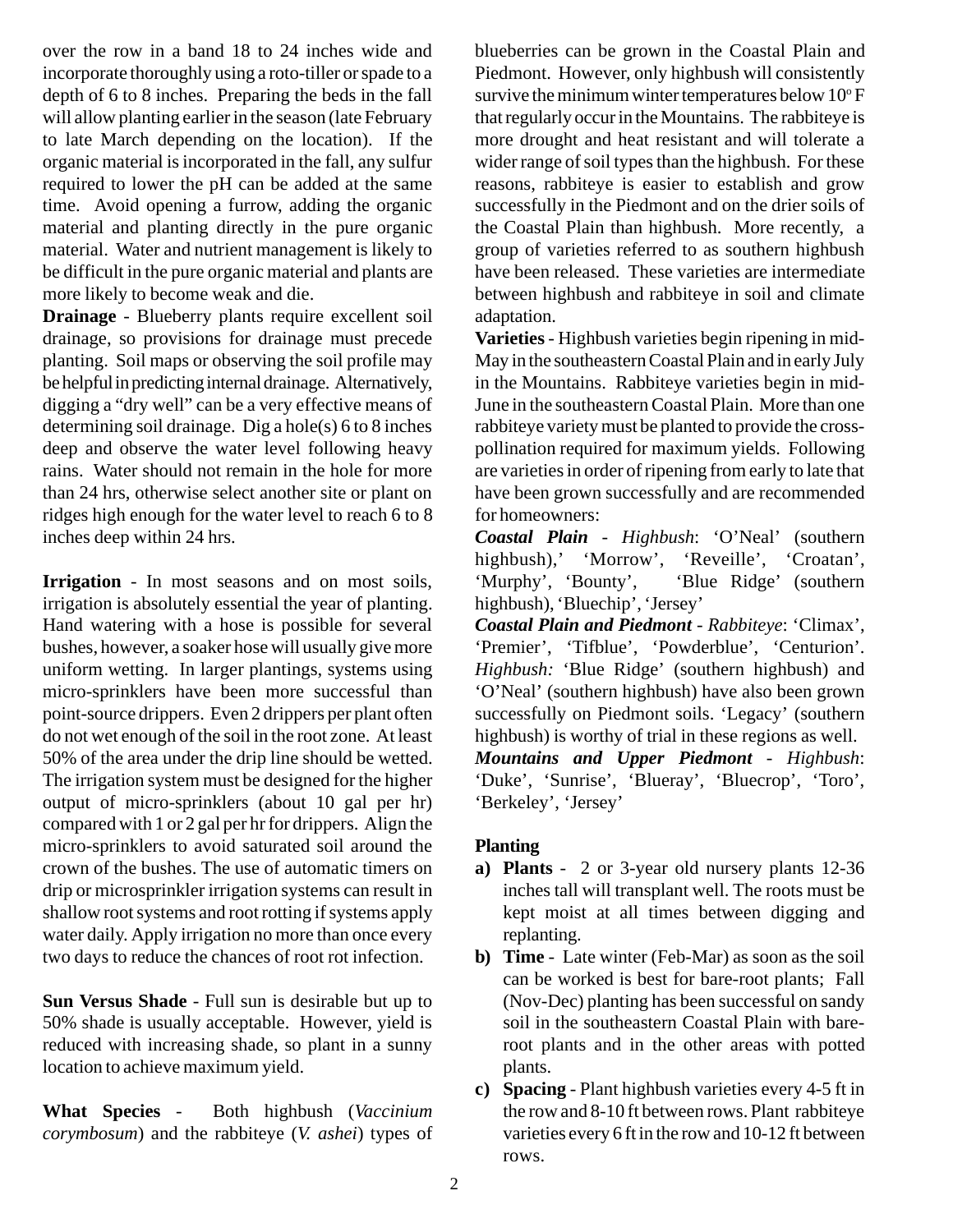- **d) Depth** Plant to the same depth as the plants were growing in the nursery if organic mulch will be applied on the surface. When planting without mulch, plant 1-2 inches deeper to allow for soil settling, firm the soil around the plant with your feet and water thoroughly.
- **e)** Cut Back Prune approximately  $\frac{2}{3}$  of the top growth on bare-root plants and 1 /2 on potted plants leaving only 1-3 of the most vigorous upright shoots. Remove any remaining flower buds (plump rounded buds), so that the plants will not flower the first year.

# **Fertilization**

- **a) Use Caution** Blueberries are easily damaged by excess fertilizer. Apply the recommended amount from a soil test report and allow 4 inches of rain or an equivalent amount of irrigation between applications.
- **b) First Year**  Do not fertilize immediately after planting. Wait until the first leaves have reached full size, then apply 1 Tbs of a special azalea fertilizer, 12-12-12 or 10-10-10 within a circle 1 foot from the plants. Repeat application of fertilizer at 6 week intervals depending upon rainfall or irrigation until mid-August in the Coastal Plain and mid-July in the Mountains. Use  $1/2$  Tbs of ammonium nitrate instead of the complete fertilizer for the second and subsequent applications if phosphorus was above 60 on the soil test.
- **c) Second Year** Double the first year's rates, but increase the circle around plants to  $1\frac{1}{2}$  ft. Apply the first application when new growth begins in spring.
- **d) Bearing Plants** When growth begins in the spring, apply 1 cup of complete fertilizer such as 10-10-10 within a circle 3 ft from the plant. If more vigorous growth is desired, sidedress with 1 /4 cup of ammonium nitrate at 6 week intervals. On mature bushes 6-12 inches of new growth is adequate for optimal balance of plant size and yield. Additional growth must be pruned away. This may result in a loss in production, but it is necessary to keep the plants from becoming excessively large. Determine sidedressing requirement based on the amount of shoot growth.
- **e) Lowering pH** If the soil pH is slightly high in an established planting based on a soil test; then sidedress with ammonium sulfate rather than

ammonium nitrate. If the pH is 0.5 units or more above the acceptable range, apply wettable sulfur in a narrow band under the drip line of the bush at the rate of 0.1 lb per bush to lower pH 1 unit.

## **Mulching**

Organic material such as bark, wood chips, sawdust or pine straw as a 3 to 4 inch mulch on the surface after planting results in more uniform soil moisture, reduces soil temperature and generally promotes better bush growth and survival. Pine bark, chips or sawdust have a pH of 3.5 to 4.5 and are more desirable than the same mulches from hardwood with an associated pH above 5.0. However, hardwood mulches on the surface have been satisfactory. Avoid sticky hardwood sawdust that will "seal" the bed and prevent water infiltration.

# **Weed Control**

- **a) Mulched** Mulching home blueberry plantings is the best form of weed control. If mulch is applied following planting and replaced at the rate of 1 inch per year, few weed problems should develop. Hand pull or hoe the occasional weed growth. If row middles are in sod, mow often to reduce invasion by runnering grasses and weed seeds into the mulched area.
- **b) Not Mulched** Avoid deep cultivation since blueberry roots are very near the surface. Hoe no more than about 1 inch deep. In addition, hoe often (once every 2 weeks) when weeds are germinating to reduce competition with bush growth and to prevent disturbing the roots that will occur when large weeds are removed.
- **c) Herbicides** There are some chemical herbicides that homeowners can use to control weeds. Please contact your local county extension agent for current recommendations.

# **Pruning**

**a) Highbush** - If the plants are cut back severely as recommended following planting, little pruning will be required the second year except removing all flower buds and any weak, damaged or diseased growth. Use a similar pruning strategy the third year with the exception that several flower buds can be left on vigorous shoots. In the fourth year, the bush should be 4-5 ft tall and capable of handling a crop, but carefully thin flower buds to prevent overfruiting and severe permanent bending of young canes under the fruit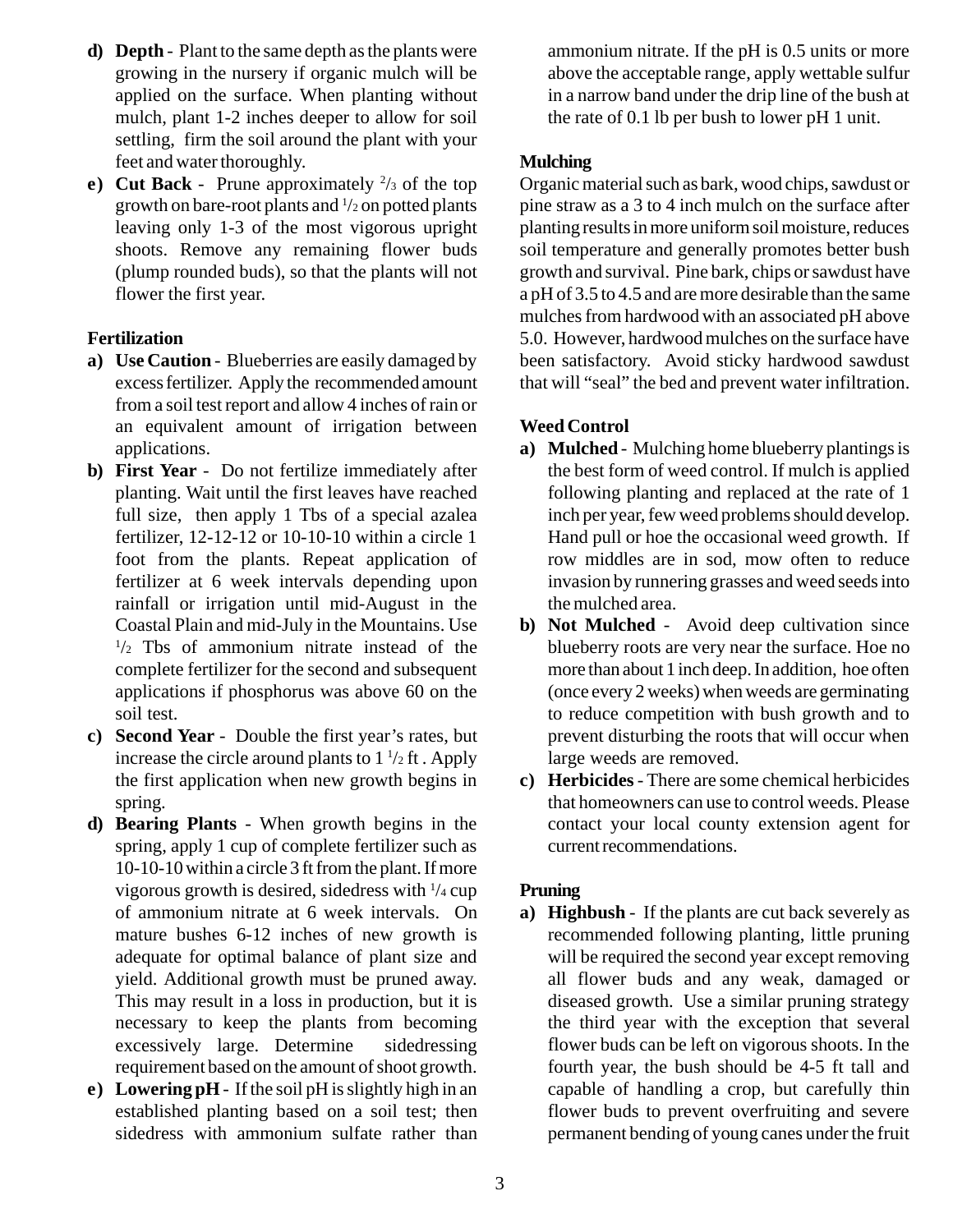weight. When bushes are mature, remove old canes that are weak, diseased or damaged; cut back tall, vigorous shoots to force branching at a lower level and to control bush height; and thin fruiting shoots to reduce the number of flower buds by about 50%. Prune during the dormant season. Late winter is most desirable especially in the Mountains.

**b) Rabbiteye** - During the first 3 years, pruning is very similar to highbush; however, excessively tall and limber shoots will need cutting back to stimulate branching and strengthen the shoot. With mature bushes that are excessively vigorous in spite of low rates of fertilization, cutting back the excessively vigorous shoots in late July will help control bush height and increase yield. Winter pruning of mature bushes is also similar to the recommendation for highbush except detailed thinning of fruiting shoots on each cane is less critical, and more suckers (shoots developing a distance from the crown) will require removal.

#### **Harvest**

- **a) Yield** With good care, mature highbush and rabbiteye plants should produce more than 10 lbs each year. Rabbiteye varieties can on occasion produce up to 25 lbs per plant.
- **b) Bird Protection** Birds love to harvest blueberries. They can consume the complete crop from a small planting. Plastic or cloth netting draped over the bushes or supported on a framework, while the fruit is ripening, is the only practical control.
- **c) Frequency** Highbush blueberries will be of best quality when picked every 5-7 days depending upon temperature. Rabbiteye flavor improves if berries are picked less often; about every 10 days allows for maximum flavor with few soft overripe fruit.

**Potentialfor Organic Production** - Blueberries can often be grown successfully without insecticides and fungicides outside of the commercial production areas of southeastern North Carolina. Japanese beetles can occasionally cause damage to the fruit during ripening, but the foliage is quite resistant. Susceptible plants such as roses or grapes will usually be defoliated before injury is seen on blueberries. The low rates of fertilizer required make organic sources a viable alternative. Horse manure has proven to be a suitable source of nitrogen and rock phosphate provides adequate phosphate. Weeds can be controlled with shallow cultivation or more desirably with mulch.

**Sources of Plants -** Blueberries are propagated vegetatively through the use of cuttings. Both hardwood (winter) and softwood (summer) cuttings can be rooted under mist without the use of rooting hormones. While this can be accomplished by the backyard hobbyist or by a local nursery, the best sources of uniform plants for establishing a new planting are nurseries that specialize in blueberry propagation. Some commercial sources will sell single plants, while others require minimum orders of 50 to 100 plants. A partial list of nurseries is included below.

#### **Finch Blueberry Nursery**

P. O. Box 669 Bailey, NC 27807 (919) 235-4664 (Rabbiteye, southern highbush, highbush)

#### **Ed Darden**

P. O. Box 21 Rose Hill, NC 28458 (919) 289-2849 (Southern highbush, highbush rabbiteye)

#### **Atlantic Blueberry Company**

475 S. Chew Road Hammonton, NJ 08037 (609) 561-8600 (Highbush for mountains)

#### **N.C. Foundation Seed Production**

P. O. Box 33245, Method Station Raleigh, NC 27606 (919) 737-2821 (Recent NC releases)

#### **A. G. Ammon Nursery**

P. O. Box 488 Chatsworth, NJ 08019 (609) 726-1370 (Highbush for mountains)